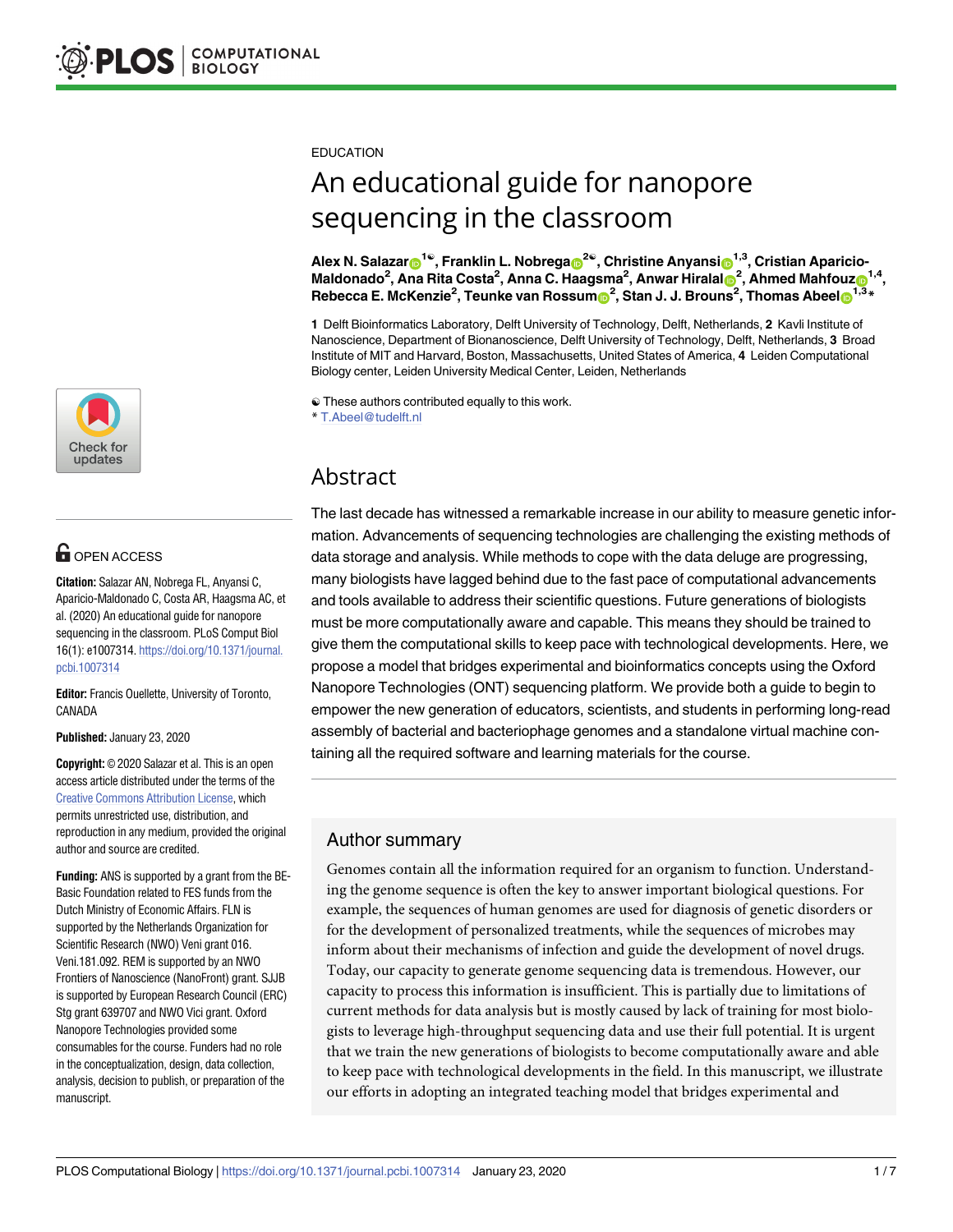<span id="page-1-0"></span>**Competing interests:** The authors have declared that no competing interests exist.

bioinformatics works. Our course integrates data generation in the lab with bioinformatics work to illustrate the interlinking of lab practices and downstream effects. In our demonstration course, we used nanopore sequencing to train nanobiology students, but the model is easily customizable to suit students of different educational backgrounds or alternative technologies. The tools we provide help not only science educators but also biologists to address many relevant questions in biology.

## **Introduction**

What defines a biologist? In short, a biologist is a person who studies life and living organisms. But this simple definition hides the true complexity of the field of biology. Biology covers diverse topics such as molecular biology, structural biology, ecology, evolution, genetics, microbiology, immunology, and biotechnology. Importantly, most (if not all) of these topics have undergone incredible progress due to rapid discoveries and technological advances[\[1](#page-5-0)[,2\]](#page-6-0). As such, a modern biologist has the inevitable tasks of adapting to rapid change and mastering new knowledge and technology.

One of the most important revolutions in the field of biology was caused by the development of next-generation sequencing (NGS) technologies. Using massively parallel processing of samples, NGS dramatically reduces sequencing time and costs, enabling the sequencing of entire genomes. Currently, genome sequencing and analysis have become a crucial component in biology, as evidenced by recent scientific breakthroughs  $[3,4]$  $[3,4]$  and by the exponential increase of reported genomes on GenBank (e.g., from 30,000 sequenced prokaryotic genomes in 2014 [\[5\]](#page-6-0) to 183,000 in 2018 [<https://www.ncbi.nlm.nih.gov/genome/browse/#!/overview/>], a 6-fold increase in only 4 years). Thus, not only do biologists need to adapt and learn how to use these emerging technologies, they also need to learn how to mine the ever-growing mountain of genomic information they generate, which requires bioinformatics skills. Now, the question is how do we train this generation of biologists so that they have the required computational skills?

# **Bridging bioinformatics to biologists**

Over the past few years, we have taught introductory bioinformatics to undergraduate (second year BSc) biology students with basic molecular biology training. They are versed in standard techniques (such as basic DNA extractions and PCR) but are unfamiliar with specific DNA sequencing chemistries. In the past, this mandatory computational course was entirely disconnected from lab work, making it hard for students to grasp how bioinformatics and biology are connected. To address this disconnect, we here share a more integrated approach to teach bioinformatics to biology students. These students have a conceptual grasp of sequencing and bioinformatics but not the detailed view on how various lab techniques (e.g., NGS chemistries) combined with various analysis methods (e.g., assembly, variant calling) can be used to answer specific biological questions and how these techniques interact with each other.

The overall idea is to start from where students are already familiar (i.e., biology) and expand from there. There are 4 types of learning activities in the course (see [Fig](#page-2-0) 1): (1) lectures in which students receive classroom instruction on bioinformatics topics, (2) practical sessions in which students apply the material from the lectures to solve practical exercises supervised by teaching assistants, (3) lab work in which sequencing data are generated, and (4) a project that applies the bioinformatics concepts learned in the lectures on data from the lab work. This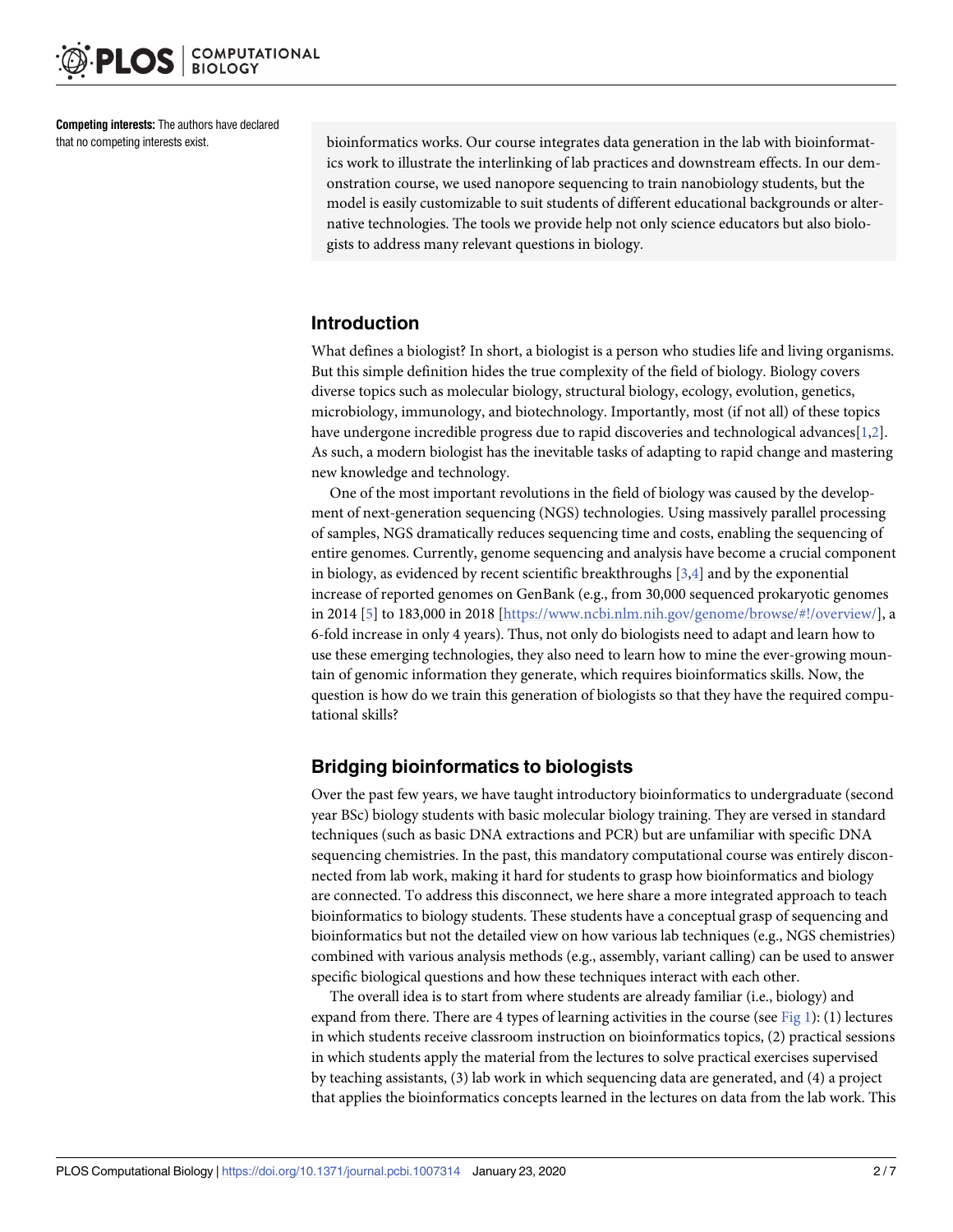<span id="page-2-0"></span>

**[Fig](#page-1-0) 1. Course overview.** Integrated bioinformatics training with time on the x-axis. Lectures (green) give students the necessary background to execute and understand Practical (blue) and Project (purple) sessions. Laboratory sessions (yellow) enable students to employ their biological background and prepare their own DNA libraries from samples of interest. Libraries prepared by each student group are pooled together and run on a MinION device (Oxford Nanopore Technologies, Oxford, UK), generating data to be processed in Project sessions. Backup data previously prepared from the same samples can be used if the students' MinION run fails to provide enough quality data for analysis. In the Practical sessions, students learn to use established bioinformatics methods, with an emphasis on processing long-read data (see [Fig](#page-4-0). [2,](#page-4-0) S1 [Table](#page-5-0) and S1 [Text](#page-5-0)). In the Project sessions, they then apply these methods to the generated data to answer specific research questions. After intragroup and intergroup discussions of results, students prepare their final project report and present their results in a poster format.

<https://doi.org/10.1371/journal.pcbi.1007314.g001>

is concluded by a poster session in which all students get to review each other's work. A week by week overview can be found in S1 [Table.](#page-5-0)

The formula presented here focuses on introducing bioinformatics to biology students, helping them to acquire the skills and insights needed to operate and troubleshoot existing algorithms. The course does not focus on developing skills needed to create novel algorithms or models.

During the pilot run of this course in the academic year from 2017 to 2018, we used Oxford Nanopore Technologies (ONT) MinION sequencing as a data generation platform. This platform was selected because it has low capital cost and is a new exciting technology easy to engage students with. Real-time data acquisition gives immediate feedback to the students that data are being produced, even if they have to keep it running overnight. It is easy to imagine they could get one of these devices at home. Students can see themselves as scientists, as people discovering something new, an idea that we really like to foster. Ultimately, any fast, cheap, and accessible sequencing platform would be good for our goals, yet only MinION is currently available.

MinION has already made its way into undergraduate and graduate courses [[6,7\]](#page-6-0). Some of these courses focused on data analysis; they organized hackathons in which students needed to devise a pipeline to infer the ingredients of food DNA samples or identify human DNA samples[[6\]](#page-6-0). Others developed the application of MinION further by also teaching laboratory techniques for DNA extraction and sequencing library preparation[\[7\]](#page-6-0).

Additionally, the portable size of ONT's MinION and the simplicity of library preparation enable scientists to use this technology in a wide variety of environments, including a standard classroom $[8-10]$  $[8-10]$  $[8-10]$  $[8-10]$  $[8-10]$ . As such, this device is not only attractive for researchers but also for educational instructors: If this technology is empowering scientists to embark on novel scientific studies, why not also empower young students to embark on effective educational experiences?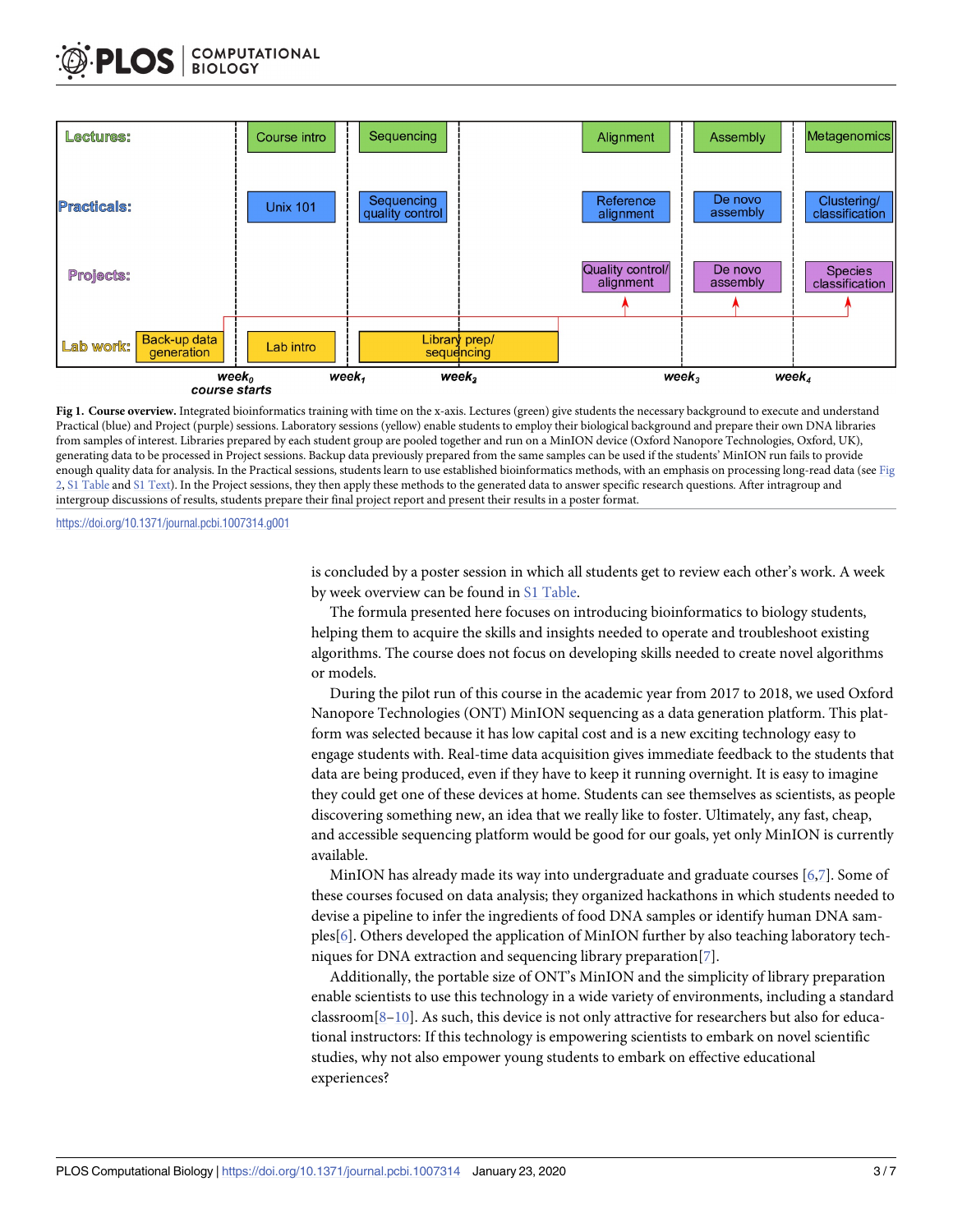#### <span id="page-3-0"></span>**Integrating nanopore sequencing in the classroom**

The challenge set for students in our course was to identify and discover novel phages from environmental samples and to reconstruct complete genomes from single-isolate and metagenomics samples. The students had to address the following research questions, which were introduced at the very beginning of the course: (1) Can we assemble and annotate fully closed genomes from a small number of long reads? (2) What are the considerations for the assembly of metagenomics samples compared to single isolates? (3) What is the advantage of long-read sequencing for the analysis of metagenomics samples? (4) Can we identify virulent and temperate phages in metagenomics samples? (5) What genes of interest can we find in both bacteria and phage genomes?

Twenty-four groups of 4 students (96 total) prepared their own DNA libraries of various single-isolate bacterial, bacteriophage, and metagenomic samples in the classroom. Number of groups and their size were determined to allow for sufficient supervision within the available lab space. If possible, smaller groups are preferable to increase the hands-on time of each student. We would like to emphasize the benefits of having multiple groups working on different related samples (e.g., each barcode represents a similar but different microbial isolate). This allows groups to initiate discussions about differences in their own findings—such as unique sequences, structural variants and presence and/or absence of genes—and hypothesize how those differences may influence the phenotypic traits of their sample. This exercise helps them further appreciate the value of bioinformatics skills in a biological setting and how the 2 are ultimately connected.

The DNA libraries were prepared using the rapid barcoding kit (SQK-RBK004), which has fewer steps than other available kits and thus allows the procedure to be completed within the 3-hour timeframe of the class. For longer sessions, the ligation sequencing kit (SQK-LSK109) could be used, increasing the robustness and throughput of the experiment. Both kits allow for barcoding of multiple genomic DNA samples. Samples were prepared individually by each group and then barcoded and pooled together at different proportions depending on the success of each group. When sequencing runs failed, the student was supplied with previously generated backup data.

After running DNA samples in MinION, students performed quality control of their data and then assembled the genomes. As we focused on teaching technical concepts of bioinformatics, we provided a computational guide (see S1 [Text](#page-5-0) and summary in [Fig](#page-4-0) 2) containing ready-to-go commands and scripts for commonly performed tasks that can be broadly used with MinION data. To facilitate the use of this guide, we provided a standalone virtual machine containing all required software used in S1 [Text](#page-5-0).

Once data processing was completed, students pursued a variety of research questions, such as investigating the genomic composition of their bacterial sample as well as the population composition of their metagenomics sample. For example, students would determine the bacteriophage species in their barcoded sample and compare their assembled genome to that of the closest reference genome found in the National Center for Biotechnology Information (NCBI) reference sequencing database (RefSeq). In all cases, students found that their assembly had little overlap with the reference, prompting discussions about the novelty of the genetic content in their phage.

Students ran Centrifuge [[18](#page-6-0)], a species classification and quantification tool, on their metagenomics sample and generally concluded a mixture of viral and bacterial species. This process stimulated discussion about a number of course-related topics: (1) limitations of k-mer-based tools (e.g., k-mers are not always unique to individual species), (2) biases when comparing against a reference data set (e.g., you can only classify what you have previously observed), (3)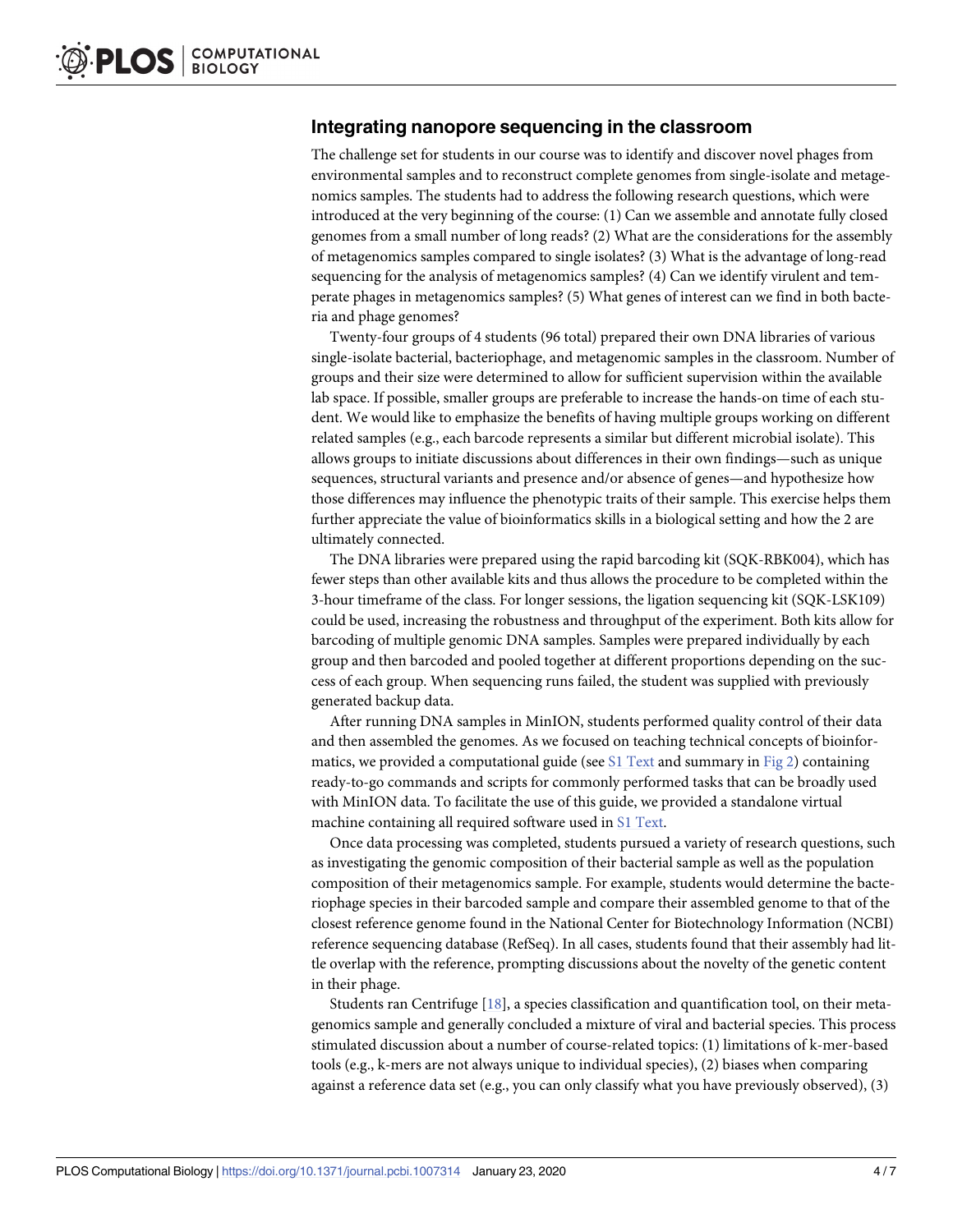<span id="page-4-0"></span>

**[Fig](#page-2-0) 2. Pipeline for genome assembly using MinION data.** First, the barcoded sequences are demultiplexed using Deepbinner[[11](#page-6-0)] and basecalled using Albacore (Oxford Nanopore Technologies, Oxford, UK). Nanoplot [[12](#page-6-0)] is used to assess the quality of the sequencing data for downstream processing. If the data have sufficient quality, they are used for assembly using, e.g., Canu [\[13\]](#page-6-0). Confidence on the resulting consensus assembly is obtained using Minimap2[\[14\]](#page-6-0). The assembly is polished to remove common mistakes using Nanopolish[\[15\]](#page-6-0), and then Circlator [[16](#page-6-0)] is used to determine the zero-based start of the genome, which depends on whether it is a bacterial sequence or a bacteriophage sequence. Finally, the assembled genome is annotated using Prokka [[17](#page-6-0)]. Please refer to S1 [Text](#page-5-0) for further details.

<https://doi.org/10.1371/journal.pcbi.1007314.g002>

understanding bacteriophage biology (e.g., phages can integrate their DNA in a bacterial host; therefore, sequences that are labeled as "bacteria" may actually correspond to integrated phage DNA), and (4) understanding whether long-read sequencing is advantageous to the scientific question addressed (e.g., long-read sequencing helps improve assembly quality of metagenomes, but the high error rates of the technology still limit its usefulness; here, combining short-read and long-read data could be the best approach to improved contiguity and base pair–level accuracy). These topics were framed to explore how they may affect the student's computational observations.

# **Impact of integrated bioinformatics education**

Through the integrated approach in our course, students can easily grasp the direct influence of the experimental protocol on data quality. For example, a student's excessive pipetting leads to observably shorter read-length distributions, resulting in fewer unique overlaps in the pairwise alignments, a less contiguous assembly graph, and ultimately more fragmented assemblies. Furthermore, the setup is sufficiently generic that different scientific questions could be addressed using this pipeline, and it is sufficiently flexible to adjust to the students' background.

We experienced increased interest and engagement in our course from both the instructors and the students. Students were much more interested in the course content because they could assume scientific responsibility and ownership. Spending several hours or days in the lab goes a long way to make "scientists-to-be" feel "this is my data."

The instructors leveraged the practical classes as an opportunity to generate and analyze data for potential pilot studies, i.e., preliminary data for the next round of grants. In our pilot version of the course, the experiments were chosen such that they contribute to ongoing research in the lab. As a result, we generated several follow-up project ideas, one of which resulted in a master's thesis on heterogeneity of bacteriophage genomes detected by nanopore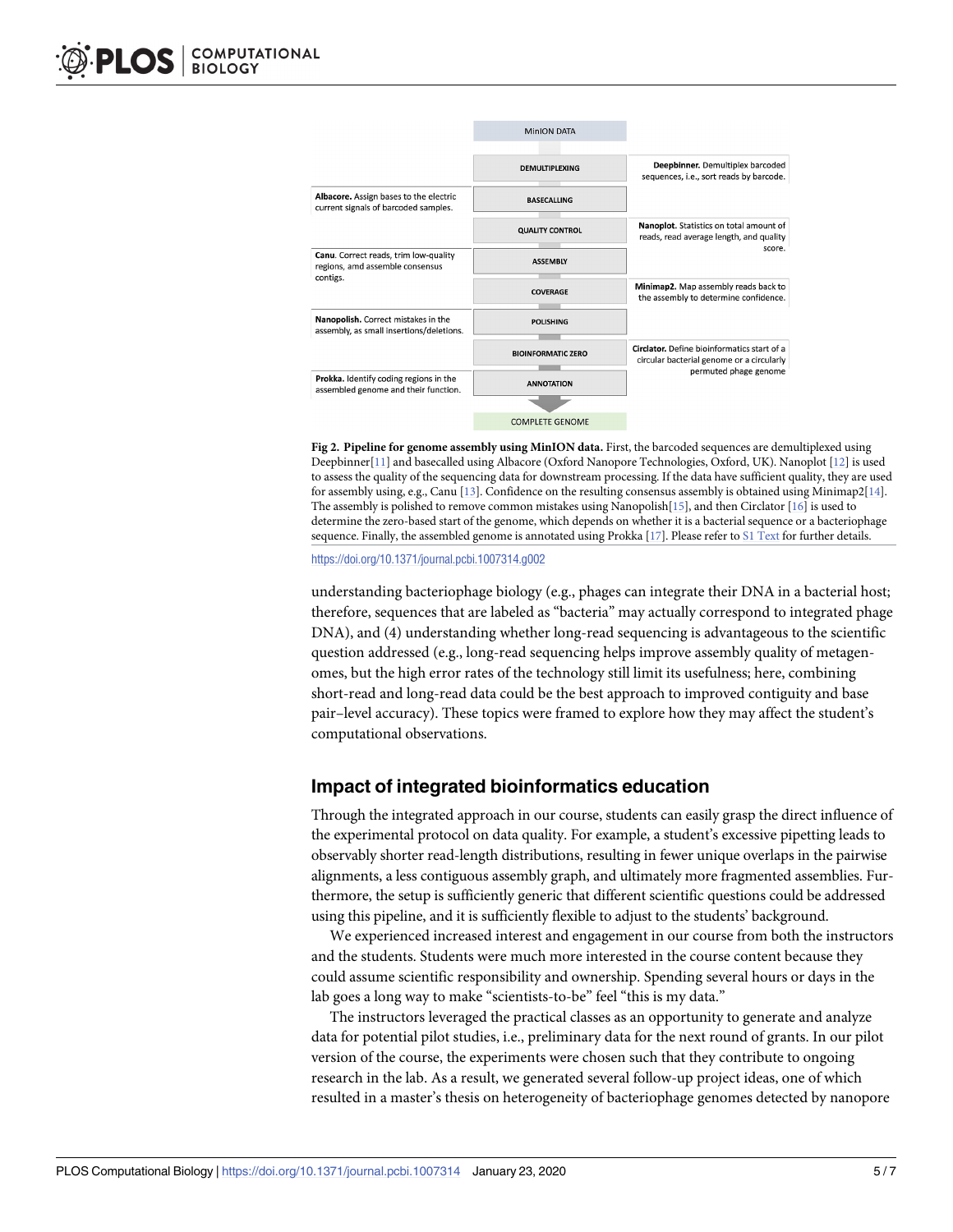<span id="page-5-0"></span>sequencing, as well as a tripling of the number of undergraduate lab-rotations in the area of bioinformatics.

Naturally, many of the assignments, including interpretation and comparison of a genome assembly from single bacterial isolates to that of viral samples, were open-ended and initially challenged the students. However, the experience gave them a more realistic impression of academic research and foundational skills to help them in their future career as modern biologists. In particular, different samples required different data interpretations, naturally spurring discussions and collaborations among students. Future editions of such an integrated course could consider even developing the student ownership further by explaining the "problem" and asking students to design the DNA sequencing experiments given the boundaries of the reagents available. With adequate supervision and coaching to include proper controls and experiments, this could lead to even greater collaboration and ownership by the students.

## **Conclusion**

Considering the fast pace at which sequencing technologies progress and at which genomics data are generated, it is no longer possible to ignore the urgency of equipping young biologists with the required skills to manage the amount and type of sequencing data being generated. Here, we used nanopore sequencing as one possible tool to prepare a new generation of bioinformatics-aware modern biologists. Nanopore sequencing offers an exciting opportunity to not only introduce students to the field of genomics and bioinformatics but also to address advanced biological and computational problems. Simple customizations of the assignments are possible to make the course different every year and to make it suitable for teaching students of different backgrounds, such as computer science (e.g., toolbox handling, algorithm understanding), molecular biology (e.g., genomics, sequencing), or medicine (e.g., pathogen detection, cancer diagnostics). MinION also gives a chance to teach the students how to use different tools and community-based analysis and the importance of constantly updating their knowledge of recent technological developments.

The virtual machine and guide provided herein intend to assist science educators and also geneticists to address timely questions in biology, such as detection of epigenetic modifications, characterization of human genetic variation, real-time detection of pathogens, characterization of structural variation in cancer, and analysis of population transcriptomics.

A walkthrough of ONTassembly of prokaryotic genomes and their viruses is provided in S1 Text. All materials, including the virtual machine image, are available at [https://github.com/](https://github.com/AbeelLab/integrated_bioinformatics) [AbeelLab/integrated\\_bioinformatics](https://github.com/AbeelLab/integrated_bioinformatics).

# **Supporting information**

**S1 [Table.](http://journals.plos.org/ploscompbiol/article/asset?unique&id=info:doi/10.1371/journal.pcbi.1007314.s001) Detailed syllabus.** Detailed overview of course activities week by week. Lecture topics, practical topics, and project work align. (DOCX)

**S1 [Text](http://journals.plos.org/ploscompbiol/article/asset?unique&id=info:doi/10.1371/journal.pcbi.1007314.s002). Student walkthrough.** Complete student manual with all work to be performed by students.

(DOCX)

#### **References**

**[1](#page-1-0).** Karas M, Hillenkamp F. Laser desorption ionization of proteins with molecular masses exceeding 10,000 daltons. Anal Chem. 1988; 60: 2299–301. <https://doi.org/10.1021/ac00171a028> PMID: [3239801](http://www.ncbi.nlm.nih.gov/pubmed/3239801)